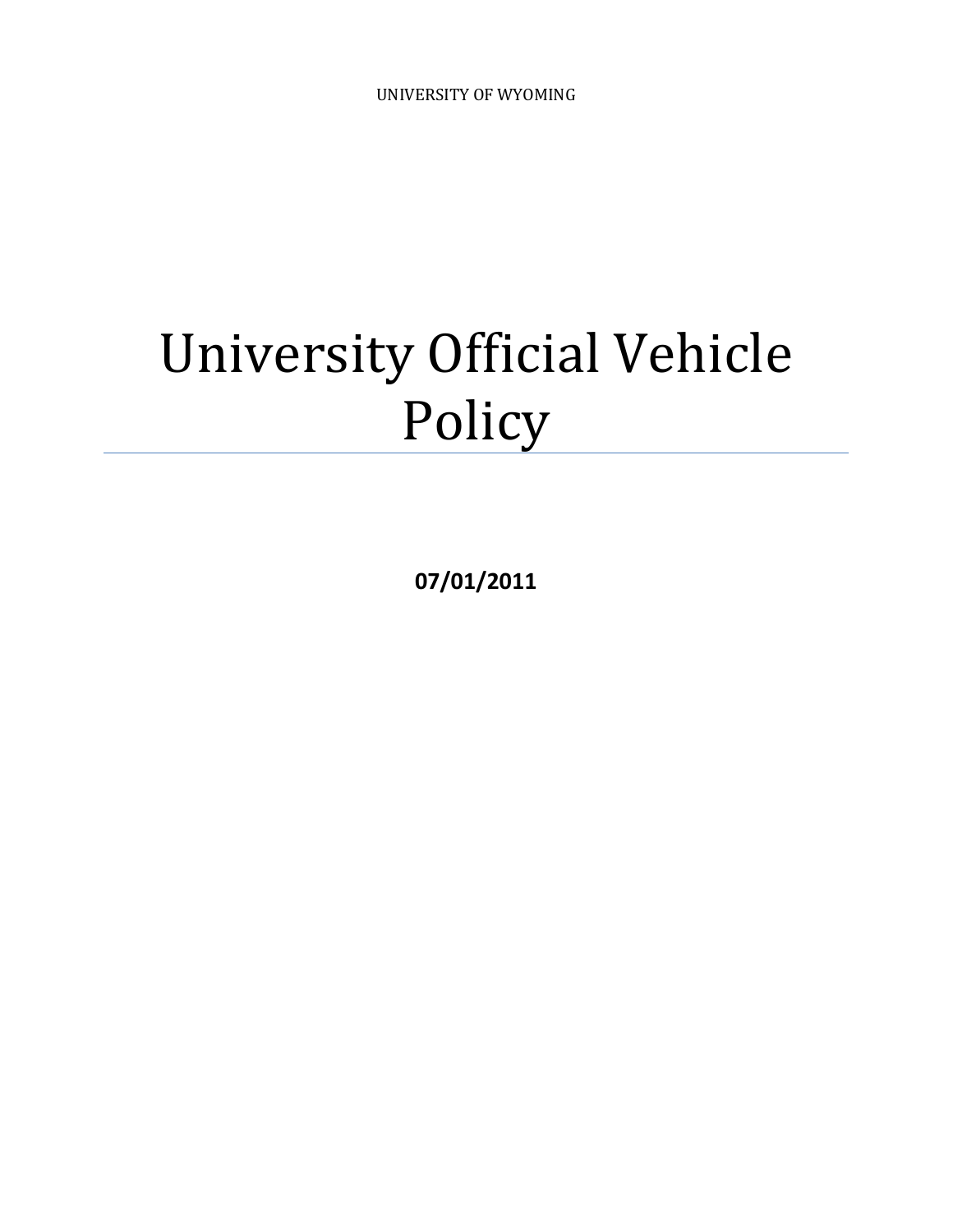# TABLE OF CONTENTS

| Section I   |                                                                                           |
|-------------|-------------------------------------------------------------------------------------------|
| Section II  |                                                                                           |
| Section III |                                                                                           |
| Section IV  |                                                                                           |
| Section V   |                                                                                           |
| Section VI  | - Procurement of New or Replacement University Vehicles 5                                 |
|             |                                                                                           |
|             |                                                                                           |
| Section IX  |                                                                                           |
| Section X   |                                                                                           |
|             | Section XI - University Vehicle Preventive Maintenance (PM) Program and Repair Services 7 |
|             |                                                                                           |
|             |                                                                                           |
|             |                                                                                           |
|             |                                                                                           |
|             | Section XVI - Cowboy Joe Club, University Foundation and Department Courtesy Vehicles  10 |
|             |                                                                                           |
|             |                                                                                           |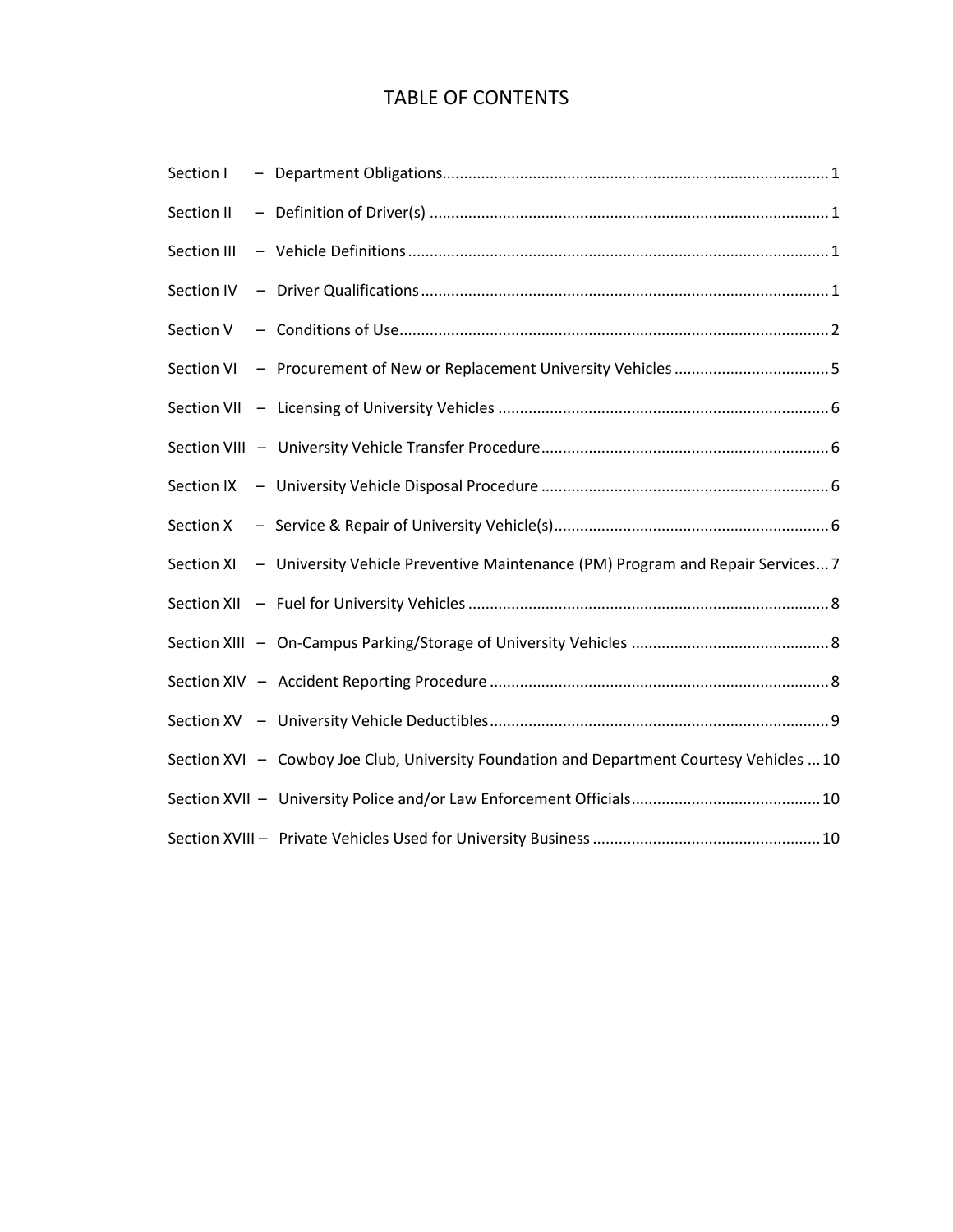# UNIVERSITY OFFICIAL VEHICLE POLICY

#### **Section I – Department Obligations**

Ensuring compliance with UW Regulation 3-179 and this policy is the responsibility of each department of the University.

# **Section II – Definition of Driver(s)**

A **Driver** means anyone who drives or seeks to drive for University business including, but not limited to, employees, students, volunteers and guests.

A **Qualified Driver** means anyone who is approved to drive a **University Vehicle** or **University Personal Vehicle** for University business in accordance with this Policy.

#### **Section III – Vehicle Definitions**

A **University Vehicle** is a licensed vehicle or trailer that is owned, rented, leased or otherwise under the possession or control of the University.

A **University Personal Vehicle** is a licensed vehicle owned by a private individual during the time the personal vehicle is being used for University business or a vehicle rented by a **Driver** when a nonuniversity passenger will be accompanying the **Driver** in accordance with Section XVIII.

#### **Section IV – Driver Qualifications**

Only **Qualified Drivers** may drive a **University Vehicle** or **University Personal Vehicle**. A **Driver** is considered qualified by meeting the requirements of the Risk Management Department that he or she:

- A. Is at least 18 years old.
- B. Has a valid United States or Canadian driver's license and has held a valid driver's license from any jurisdiction, foreign or domestic, for at least one (1) year prior to the request to be a **Qualified Driver**. If any portion of the record for the one year prior to the request to be a **Qualified Driver** is from a jurisdiction other than the United State or Canada, the individual must submit a copy of the record from the foreign jurisdiction to Risk Management with the request to become a **Qualified Driver** outlined in Section IV D below.
- C. Has the correct license for the vehicle type that they will be driving, including any required endorsements.
- D. Has requested driving privileges from the Risk Management Department, has agreed to abide by UW Regulation 3-179 and its affiliated policies and procedures, and has authorized the University to complete a Motor Vehicle Record (MVR) check by submitting the Request for Driving Privileges form available online at the *Risk Management Web site.* MVR checks will be done at least annually and more frequently as determined necessary by the Risk Management Department.
- E. Has a satisfactory driving history record (MVR) A driving history record is considered satisfactory when it meets the following requirements established by the Risk Management Department:
	- 1. Must not have exceeded two at-fault accidents or moving violations within the last 12 months.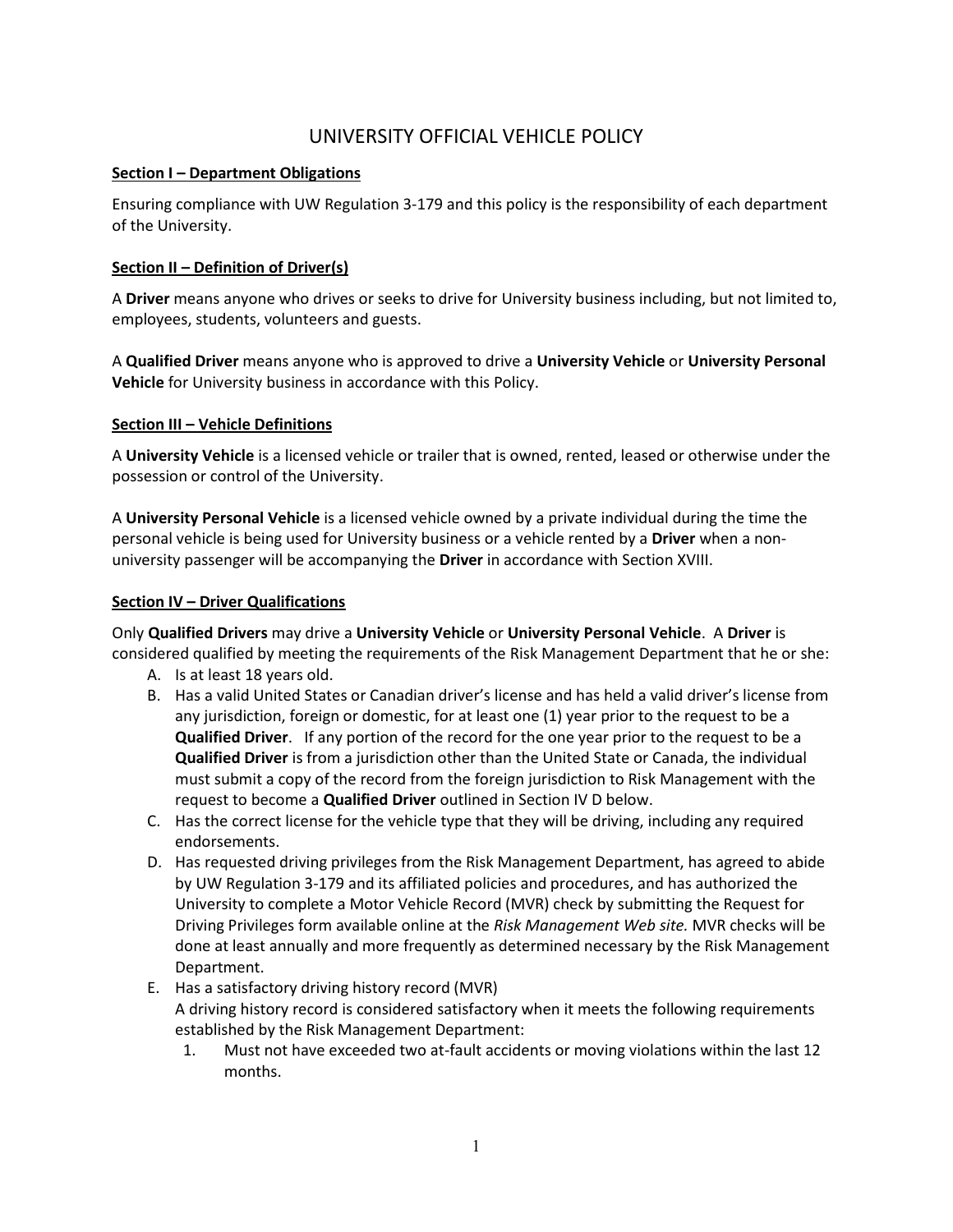- 2. Must not have had any "major convictions" in the past 36 months. "Major convictions" include drunk driving, driving under the influence of drugs, reckless driving, leaving the scene of an accident/hit and run, motor vehicle homicide, attempting to elude a police officer, or racing.
- F. Notifies the **Driver's** supervisor and the Risk Management Department when there is a change in his/her license status.
- G. Complies with any other requirements of the Risk Management Department for **Driver** Qualifications.

# **Section V – Conditions of Use**

**Drivers** may only operate a **University Vehicle** or **University Personal Vehicle** in a manner that ensures the safety of the **Driver** and any occupants. The University prohibits activities that are illegal, activities which are defined as misuse or activities that endanger vehicle occupants while operating a **University Vehicle** or **University Personal Vehicle**.

A. Misuse of a **University Vehicle**:

Engaging in any of the following activities constitutes a misuse of a **University Vehicle**:

- 1. Driving when not a **Qualified Driver.**
- 2. Driving while under the influence of drugs or alcohol:
	- a. Operating any **University Vehicle** while under the influence of alcohol or a controlled substance to a degree which renders the operator incapable of safely driving.
	- b. Operating any **University Vehicle** while under the influence of any illegal substance.
	- c. Possessing or transporting alcohol in a **University Vehicle** unless transporting such substances is within the scope of the **Driver's** official job duties.
	- d. Possessing or transporting any illegal, controlled substance.
	- e. Operating any **University Vehicle** while impaired from any prescription medication.
- 3. Operating any **University Vehicle** without the use of available seatbelts by all occupants. The **Driver** is responsible for ensuring the number of occupants does not exceed the number of available seatbelts and that each occupant is using the provided seatbelts whenever the vehicle is in motion.
- 4. Talking on, texting with, or otherwise using a handheld mobile communication device while driving. Use of a hands-free device while driving is permitted.
- 5. Smoking in a **University Vehicle.**
- 6. Driving during restricted hours or for extended periods of time:
	- a. Departments may impose policies regarding hours of the day that driving is allowed or restricted (e.g. driving restricted between 1:00 a.m. – 5:00 a.m.).
	- b. It is recommended that one **Driver** not exceed eight hours of driving per day.
	- c. It is recommended that multiple **Drivers** not exceed 16 hours of driving per day.
	- d. It is recommended that all **Drivers** take brief rest periods every two hours.
- 7. Operating a **University Vehicle** that is rendered unsafe because of a mechanical problem. Before beginning a trip, the **Driver** should inspect the vehicle for safety issues such as tires, wipers, lights, and any other safety equipment for observable defects.
- 8. Failing to comply with any state's applicable traffic laws, ordinances or regulations. In addition to being considered misuse of a **University Vehicle**, failure to comply with laws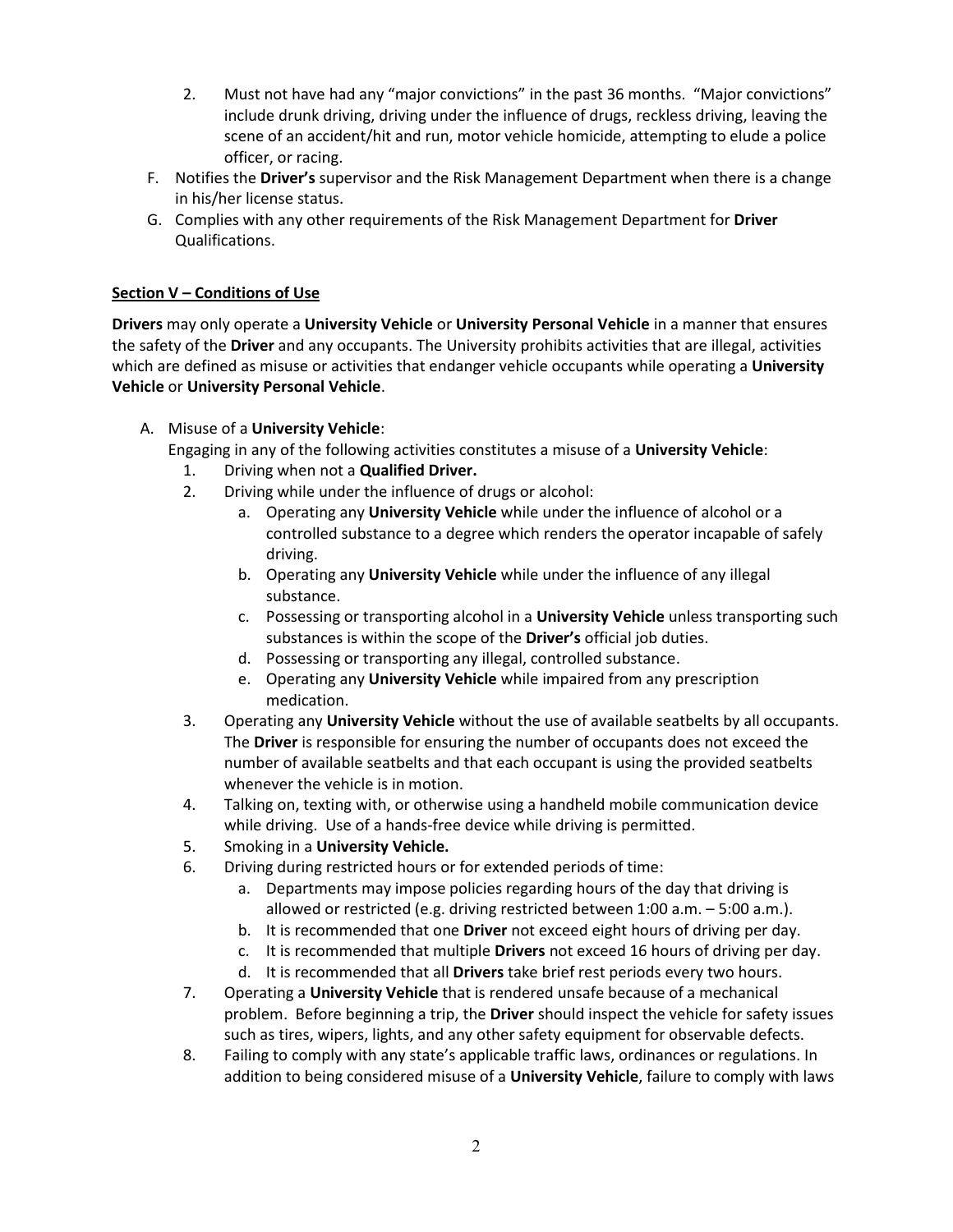or regulations may subject the **Driver** to personal responsibility for any consequent damages or fines as well as a possible loss of indemnification by the University.

- 9. Failing to pay any parking tickets or similar fines and related penalties and interest. Such costs are the responsibility of the **Driver** and must be paid timely to the appropriate jurisdiction.
- 10. Failing to promptly report any accident or damage to a **University Vehicle** to the Risk Management Department.
- 11. Unless an exception is approved in writing by the Risk Management Department in advance, transporting unauthorized passengers such as family members, friends, or others in a **University Vehicle** when not necessary for official University business.
	- a. Exceptions may be requested by filing the request form available from the Risk Management Department prior to the planned travel and will be granted only in limited circumstances when necessary for University business or otherwise in the best interest of the University.
	- b. Transportation of individuals who are relevant to University business (e.g., contractors, employees of other public entities, University clients, participants in University programs, University volunteers, etc.) in a **University Vehicle** is permitted and does not require a request for an exception as described in this section.
- 12. Transporting pets or animals other than service dogs for individuals with disabilities or animals associated with University business in any **University Vehicle**.
- 13. Allowing anyone who is not a **Qualified Driver** to operate a **University Vehicle**.
- 14. Operating any **University Vehicle** "off-road" unless necessary for official University business.
- 15. Transporting any hazardous materials (including, but not limited to chemical, biological and medical materials) unless in compliance with applicable Federal, State, local and University Hazardous Materials Transportation policies.
- 16. Transporting firearms in any **University Vehicle,** exceptions include:
	- a. Certified Wyoming Peace Officers carrying their service weapons.
	- b. Employees who are authorized to possess firearms to perform job related functions.
- 17. Unless the **Driver's** employment contract specifies otherwise, operating a **University Vehicle** for personal use including trips of short duration or "detours" from official University business. This includes personal use of any **University Vehicle** while "on call." This does not include activities reasonably associated with University business such as obtaining meals while on a travel status.
- 18. Use of 15-passenger vans, whether University owned or rented through an outside car rental agency.
	- a. Exception 15-passenger vans that have been converted for the use of cargo or maintenance purposes only.
- 19. Driving a vehicle towing a trailer without complying with the following requirements:
	- a. Towing of trailers is only allowed with SUVs or pickup trucks equipped with properly-installed towing packages.
	- b. The trailer load weight must not exceed the limits specified by the trailer manufacturer and the total load weight of the trailer does not exceed the towing limits specified by the tow vehicle manufacturer.
	- c. The trailer load is appropriately distributed and adequately secured in place.
	- d. The wheel base of the tow vehicle is adequate for the trailer being towed.
	- e. All trailer lights and brakes are in proper working order.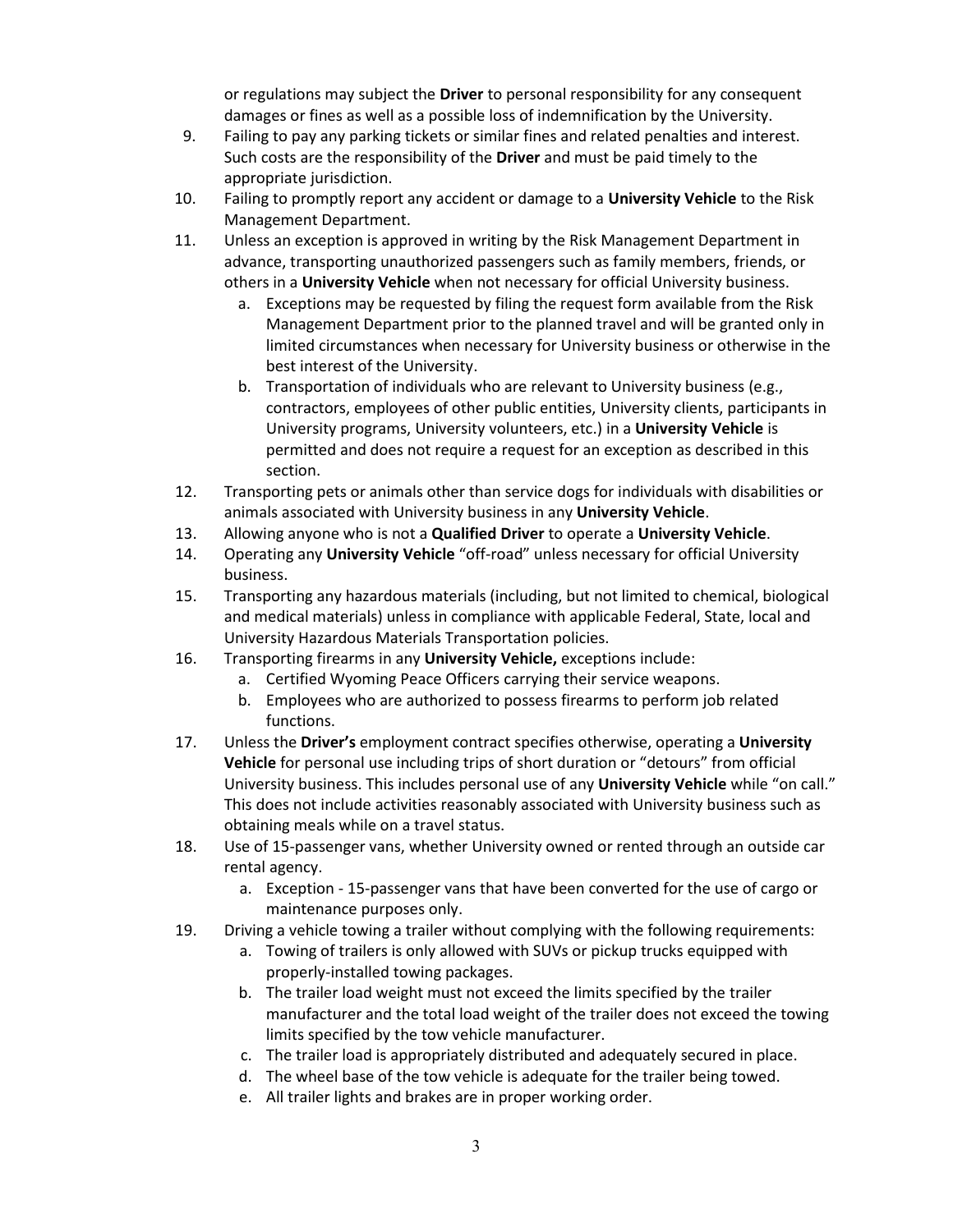- f. Trailer tires are properly inflated.
- g. The trailer emergency chains are adequate and secured as required by law.
- 20. Adding storage or luggage racks above any vehicle owned by the University unless the addition is facilitated through Fleet Services.

# B. Misuse of a **University Personal Vehicle:**

- Engaging in any of the following activities constitutes a misuse of a **University Personal Vehicle**:
	- 1. Driving when not a **Qualified Driver.**
	- 2. Driving while under the influence of drugs or alcohol:
		- a. Operating any **University Personal Vehicle** while under the influence of alcohol or a controlled substance to a degree which renders the operator incapable of safely driving.
		- b. Operating any **University Personal Vehicle** while under the influence of any illegal substance.
		- c. Possessing or transporting any illegal, controlled substance.
		- d. Operating any **University Personal Vehicle** while impaired from any prescription medication.
	- 3. Operating any **University Personal Vehicle** without the use of available seatbelts by all occupants. The **Driver** is responsible for ensuring the number of occupants does not exceed the number of available seatbelts and that each occupant is using the provided seatbelts whenever the vehicle is in motion.
	- 4. Talking on, texting with, or otherwise using a handheld mobile communication device while driving. Use of a hands-free device while driving is permitted.
	- 5. Driving during restricted hours or for extended periods of time:
		- a. Departments may impose policies regarding hours of the day that driving is allowed or restricted (e.g. driving restricted between 1:00 a.m. – 5:00 a.m.).
		- b. It is recommended that one **Driver** not exceed eight hours of driving per day.
		- c. It is recommended that multiple **Drivers** not exceed 16 hours of driving per day.
		- d. It is recommended that all **Drivers** take brief rest periods every two hours.
	- 6. Operating a **University Personal Vehicle** that is rendered unsafe because of a mechanical problem. Before beginning a trip, the **Driver** should inspect the vehicle for safety issues such as tires, wipers, lights, and any other safety equipment for observable defects.
	- 7. Failing to comply with any state's applicable traffic laws, ordinances or regulations. In addition to being considered misuse of a **University Personal Vehicle**, failure to comply with laws or regulations may subject the **Driver** to personal responsibility for any consequent damages or fines as well as a possible loss of indemnification by the University.
	- 8. Failing to pay any parking tickets or similar fines and related penalties and interest incurred during operation of the **University Personal Vehicle**. Such costs are the responsibility of the **Driver** and must be paid timely to the appropriate jurisdiction.
	- 9. Failing to promptly report any accident in a **University Personal Vehicle** to the Risk Management Department.
	- 10. Transporting any hazardous materials (including, but not limited to chemical, biological and medical materials) in a **University Personal Vehicle** unless in compliance with applicable Federal, State, local and University Hazardous Materials Transportation policies.
	- 11. Use of 15-passenger vans as a **University Personal Vehicle**.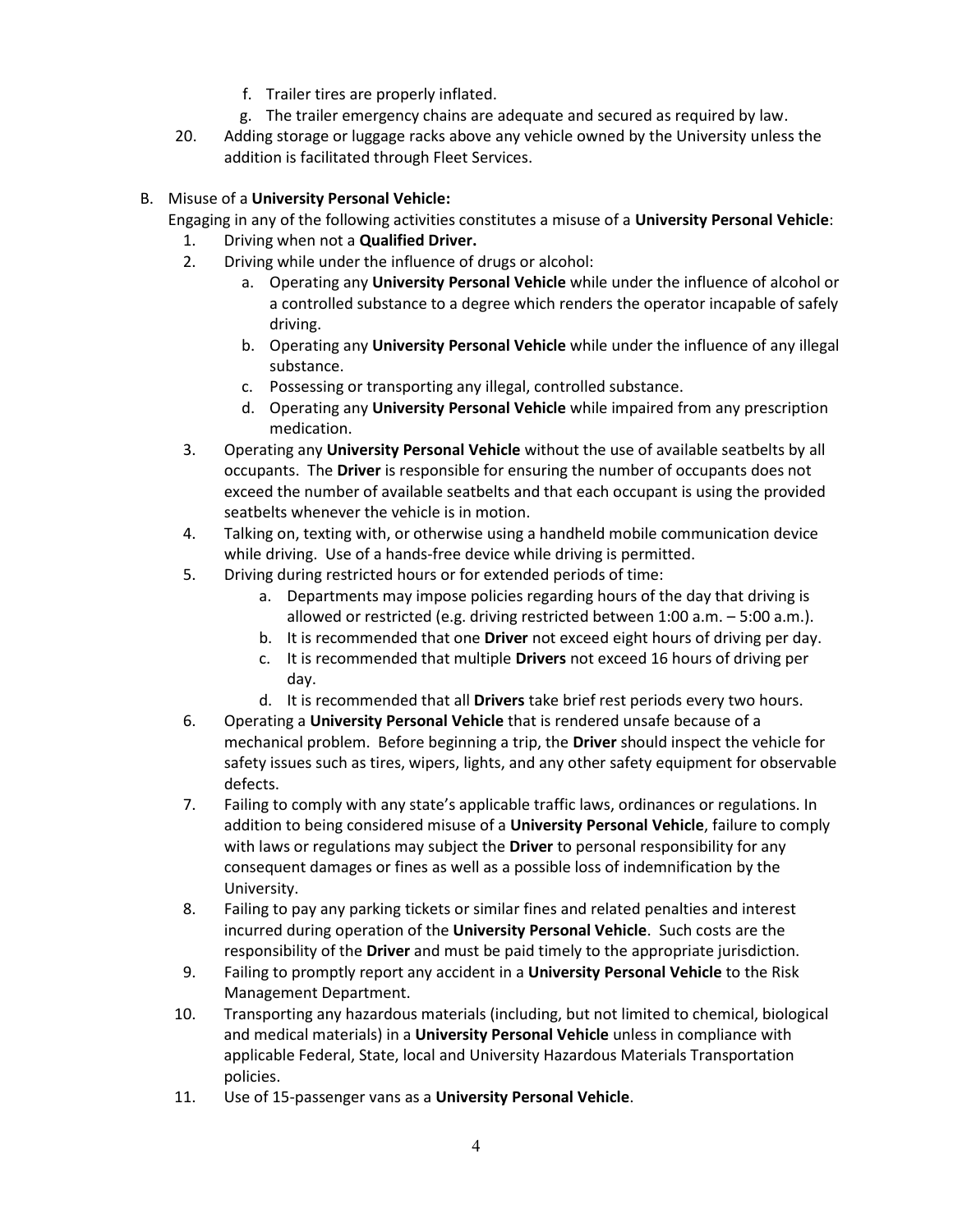- a. Exception 15-passenger vans that have been converted for the use of cargo or maintenance purposes only.
- C. Sanctions
	- 1. Employees, students and volunteers who misuse any **University Vehicle** or **University Personal Vehicle** may be subject to discipline up to and including suspension or dismissal from University employment in accordance with the appropriate University regulation or policy. Misuse may also lead to a requirement to take a defensive driving course and/or loss of driving privileges.
	- 2. When a complaint of alleged misuse of a **University Vehicle** is received, the Manager of Fleet Services shall confer with the Director of Auxiliary Services who will conduct an investigation into the alleged misuse. If the alleged misuse is verified, a full written report shall be submitted to the Vice President for Administration or designee and the individual to whom the vehicle was assigned at the time of the misuse may be subject to sanctions.

# **Section VI – Procurement of New or Replacement University Vehicles**

- A. The acquisition of a new or replacement **University Vehicle**, regardless of the source of funding, is not permitted without the prior written approval of the Vice President for Administration or designee.
- B. The Manager of Procurement Services has the sole authority to acquire a **University Vehicle** (new or used) through purchase or any other means.
- C. Process to purchase a new or replacement vehicle:
	- 1. Department representative completes a Vehicle Approval Form found on the Fleet Services' web site.
	- 2. The completed form will be submitted to the Director of Auxiliary Services for approval.
	- 3. Once approved, the form will be emailed to the Manager of Fleet Services and the appropriate buyer in Procurement Services. The department's Appointing Authority will be copied.
	- 4. In conjunction with the department, the buyer will write specifications for the new or replacement vehicle and prepare a bid to be sent to dealers that can meet the specifications.
	- 5. Buyer will notify the department of the low acceptable bid after opening the bid. The department will process a purchase order for the vehicle.
- D. Process to purchase a used vehicle:
	- 1. Department representative completes a Vehicle Approval Form found on the Fleet Services' web site.
	- 2. The completed form will be submitted to the Director of Auxiliary Services for approval.
	- 3. Once approved, the form will be emailed to the Manager of Fleet Services and the appropriate buyer in Procurement Services. The department's Appointing Authority will be copied.
	- 4. The department may look locally for a vehicle that meets their needs or may request assistance from Procurement Services buyer to locate a vehicle.
	- 5. The department must notify the Procurement Services buyer when a used vehicle is found and the dealer must fax the vehicle information to the buyer.
	- 6. The buyer will make sure the asking price is reasonable.
	- 7. Fleet Services will be notified to inspect the vehicle to make sure it is mechanically sound.
	- 8. The department will process a purchase order for the vehicle.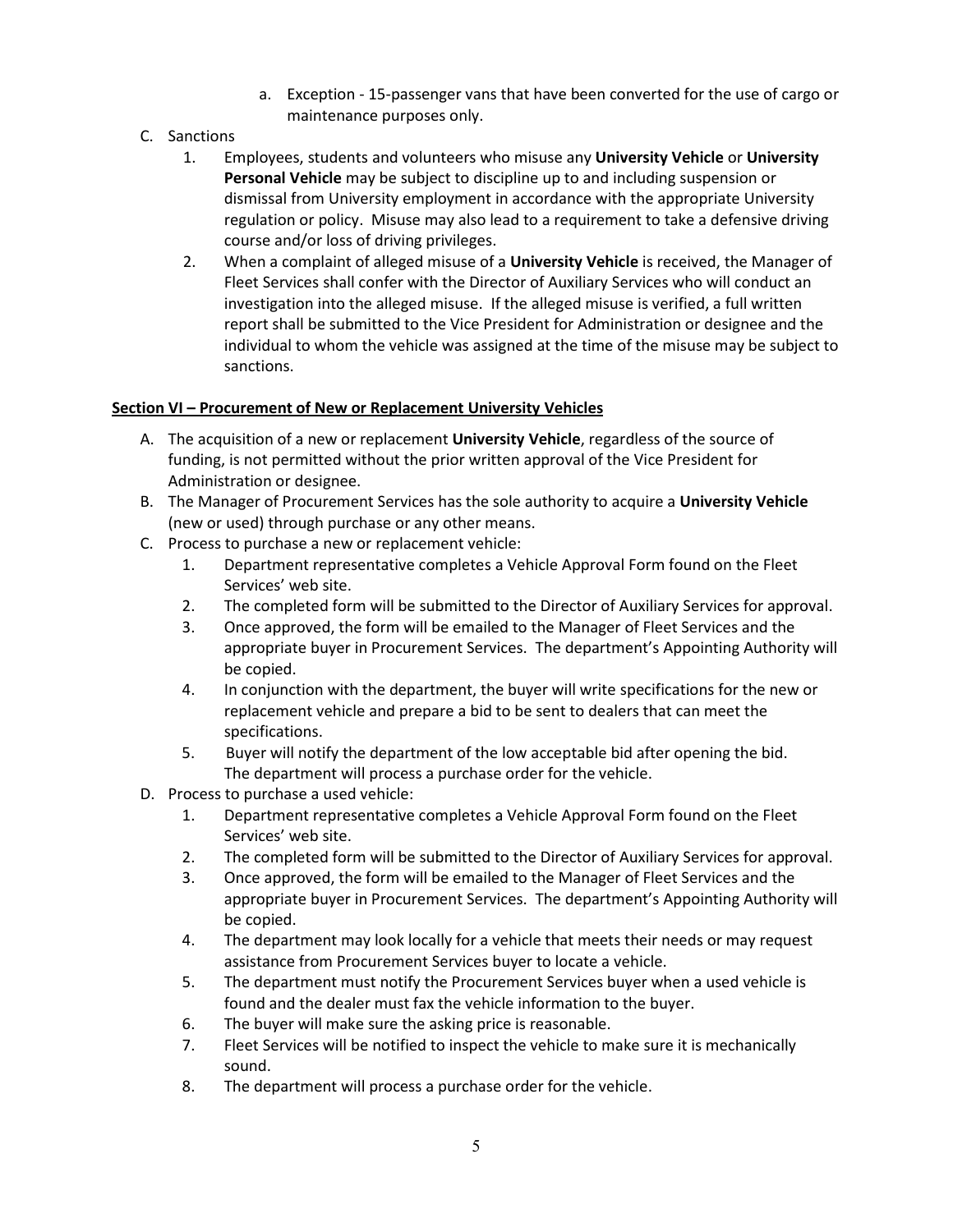# **Section VII – Licensing of University Vehicles**

- A. The Manager of Fleet Services has the sole authority to title, register and license a **University Vehicle**.
	- 1. Vehicles Requiring Licenses:
		- a. Cars
		- b. Trucks
		- c. Buses
		- d. Multi-purpose vehicle (MPV)/Motorcycles. An example of a MPV is a Polaris Ranger / Four Wheeler.
		- e. All trailers
		- f. Golf carts used on city streets
	- 2. Vehicles Not Requiring Licenses:
		- a. Devices moved by human power (e.g. wheel chair, bicycle)
		- b. Implements of husbandry (e.g. farming equipment this may include a MPV if it is not used on the public highway)
		- c. Machinery used in construction work not mainly used for the transportation of property over highways
		- d. Portable tools (e.g. generator, compressor)
		- e. Golf carts used exclusively on golf courses or for special events authorized by city, town or county
		- f. Boats (should be registered through Game & Fish)

#### **Section VIII – University Vehicle Transfer Procedure**

The Manager of Fleet Services shall manage the University departmental assignment of **University Vehicles.** 

- A. All transfer requests shall be made to the Director of Auxiliary Services or designee for approval, via email by the department representative (copy to Appointing Authority).
- B. The transfer of assigned **University Vehicles** to another department shall not take place without prior approval of the Director of Auxiliary Services.
- C. After approval and notification to affected departments, billing for the vehicle shall be changed to the newly assigned department.

#### **Section IX – University Vehicle Disposal Procedure**

If a department is disposing of a **University Vehicle**, the transaction shall be facilitated through the Property Office - http://uwadmnweb.uwyo.edu/PROPERTY/. The Property Office will work with the Manager of Fleet Services to update appropriate **University Vehicle** records. This does not include **University Vehicles** being traded in for a new vehicle.

#### **Section X – Service & Repair of University Vehicle(s)**

- A. A centralized vehicle management program is used as a management tool within Fleet Services for all **University Vehicles**. An electronic file is maintained through this system and includes, but is not limited to, the following information:
	- 1. Type of vehicle (make, model, year, VIN#)
	- 2. Date in/out of service (UW Procurement and Property)
	- 3. Responsible department
	- 4. Work Order numbers and dates of service and repairs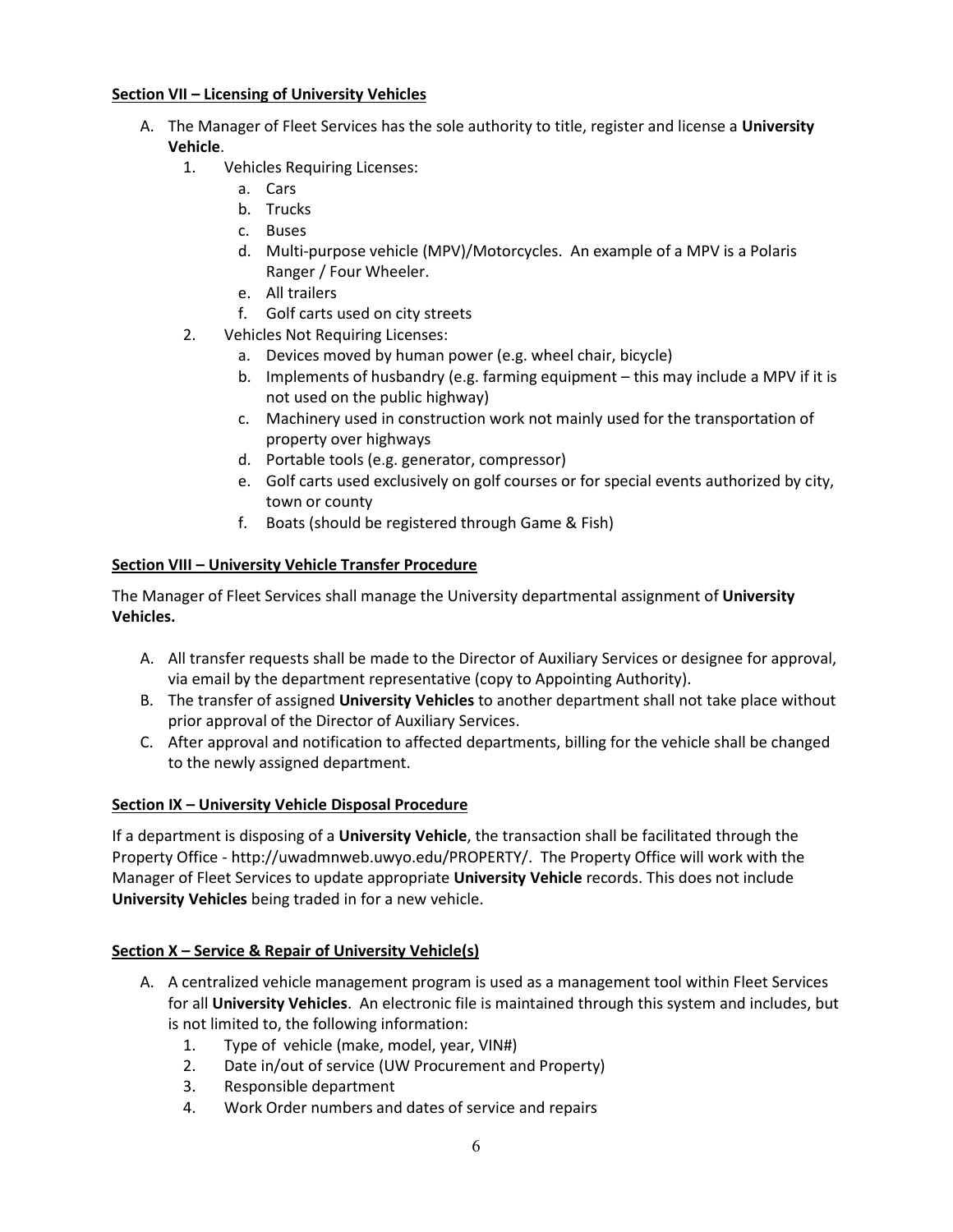- 5. Vehicle usage and mileage
- 6. Warranty and recall information
- B. Service and repairs to Laramie-based, **University Vehicles** shall be performed through Fleet Services. Service and repairs to **University Vehicles** based outside of Laramie or while traveling outside of Laramie shall be performed by a commercial or state entity authorized in advance by the Manager of Fleet Services via a phone call to Fleet Services (307-766-3229) or Campus Police (307-766-5179) if after business hours. Exceptions to this policy are:
	- 1. Heavy equipment (e.g. backhoe, front end loader, sweeper, etc.)
	- 2. All passenger vehicles over 1.5 Tons Gross Vehicle Weight (GVW)
	- 3. Buses
	- 4. Multi-purpose vehicles (MPVs), golf carts and motorcycles
	- 5. Agriculture tractors
- C. If repairs are required as a result of a motor vehicle accident or other property loss, which is covered by insurance, Fleet Services will coordinate the repairs with the Risk Management Department.

# **Section XI – University Vehicle Preventive Maintenance (PM) Program and Repair Services**

# **PM Program:**

Fleet Services maintains vehicles owned by the University. Fleet Services is charged with the responsibility to maintain a progressive and comprehensive PM program designed to maximize vehicle uptime, reduce operating costs, ensure operational safety/reliability, and increase resale value.

- A. Fleet Services shall continually work to develop and expand the PM program, consistent with the goals stated above. All departments are directed to comply with PM schedules as defined by Fleet Services.
- B. The PM program shall consist of these structured inspections and maintenance procedures performed on a scheduled basis as follows:
	- 1. New fuel filters are recommended every 15,000 miles.
	- 2. Transmission services are recommended every 25,000 miles.
	- 3. PM-A services are recommended every 3,000 7,000 miles for gas engines (depending on make/model/year) and every 3,000 – 10,000 miles for diesel engines (depending on make/model/year) PM-B services are recommended every 12,000 miles or every 12 months, whichever occurs first.
	- 4. Both PM-A and B services consist of an oil change. PM-B also includes a complete vehicle safety inspection (including brakes, fluids, lighting, exhaust, tires, belts, hoses and leaks of any nature). If anything is found to be faulty in any area during the inspection, Fleet Services will notify the department of the concern and a price quote of the repair needed and a time frame when the work should be completed. Tires are inspected at each PM Service and rotated as needed.
	- 5. The PM Program will be evaluated by Fleet Services periodically for modifications, enhancements and overall effectiveness. This action shall maximize vehicle availability and operational safety while controlling costs in a predictive and responsible manner. PM activities are considered as a Number Two Priority, second only to emergency repair for vehicles during a critical time of need.
	- 6. PM Scheduling is initiated by Fleet Services Auto Shop. Should a PM schedule change be required, the customer/department should contact Fleet Services.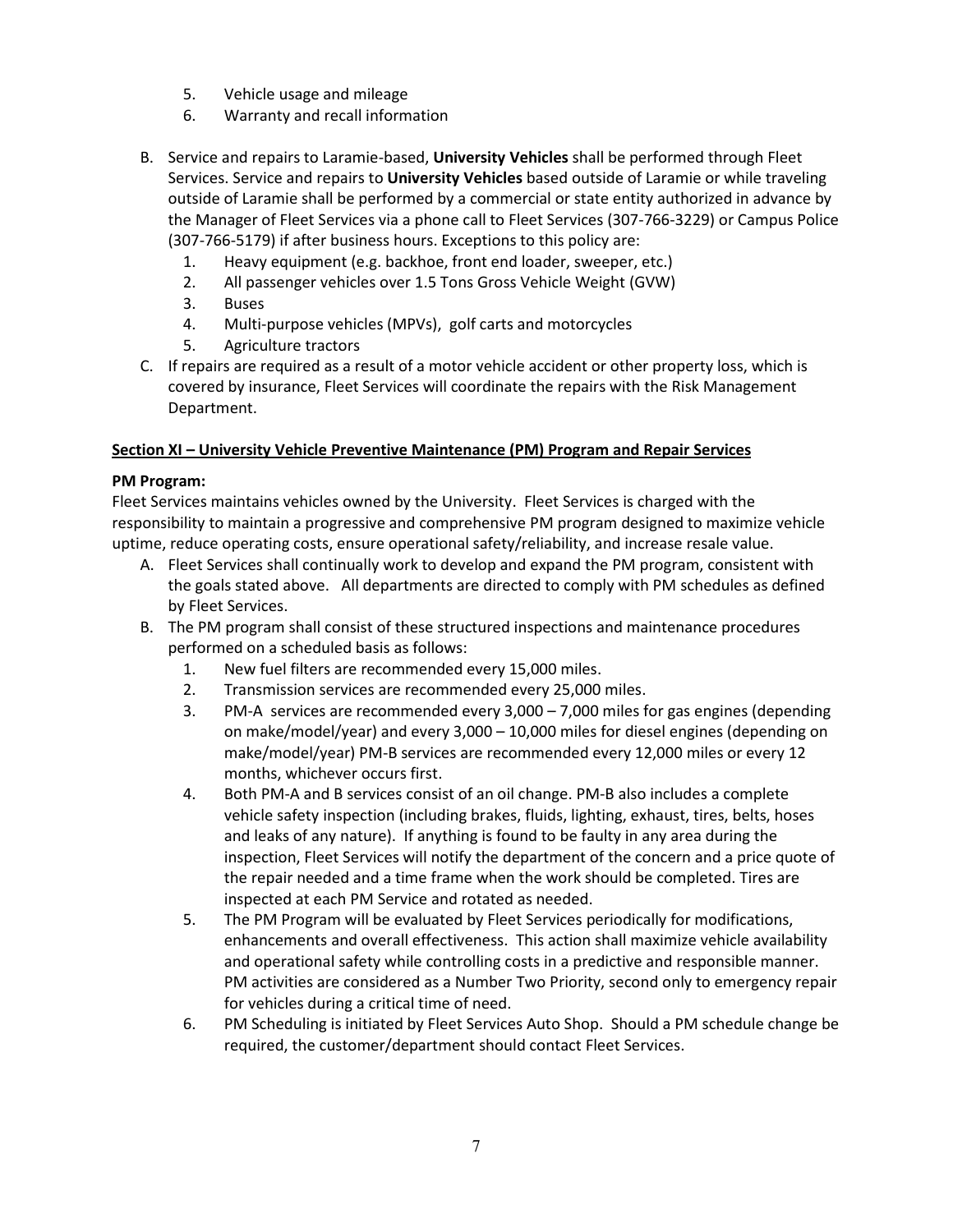# **Repair Services:**

- A. Normal Repair Service includes mechanical, suspension, electrical and small repairs needed for safe operation of a vehicle owned by the University.
- B. The following forms of repair or shop work are not considered normal repair service:
	- 1. Major repair/rebuild Major repair work that extends the useful life, changes the current book value, or allows for the unit to perform other tasks in a heavier or reduced workload. The Manager of Fleet Services shall be responsible for determining if a repair qualifies as a potential capital rebuild item. Vehicle worth will be determined prior to any major repair/rebuild.
	- 2. New vehicle preparation Refers to work performed in order to put new vehicles into service and includes, but is not limited to, door decals, ice scrapers, brake controllers, etc. The new vehicle is also entered into the Fleet Management System. Titles, license plates and registrations are ordered and received through Fleet Services.

# **Section XII – Fuel for University Vehicles**

- A. All fuel and routine oil purchases for Laramie-based, **University Vehicles** shall be made, whenever possible, at the University fuel station. All other fuel and routine oil purchases should be made at commercial stations.
- B. Fleet Services provides no-lead and diesel fuel. The fuel pumps are currently located behind the Energy Plant on  $19^{th}$  & Gibbon.
- C. Under the management of Fleet Services, **University Vehicles** are assigned a fuel key through the Fuel Master System and that key shall remain with that vehicle. University employees authorized to use the fuel system will receive their own PIN number for the fuel system.

# **Section XIII – On-Campus Parking/Storage of University Vehicles**

All **University Vehicles** assigned to University Fleet Services shall be parked in University parking lots designated for University, State, or Federal vehicles, or in the University storage lot, as assigned by the Vice President for Administration or designee.

#### **Section XIV – Accident Reporting Procedure**

Anyone using, operating, or otherwise responsible for a **University Vehicle** or **University Personal Vehicle** who is involved in an accident resulting in damage to the vehicle and/or involved in an accident resulting in personal injury or private property damage shall follow these steps:

- 1. Stop immediately.
- 2. Take steps to prevent another accident at the scene.
- 3. Dial 911 to call police/ambulance and other emergency vehicles.
- 4. Do not move injured parties. Encourage all injured parties to seek medical attention.
- 5. Notify Campus Police (UWPD) @ 307-766-5179 if on campus or call local police if the accident occurs outside of campus or outside of the Laramie area.
- 6. If the vehicle is a **University Vehicle** and is unsafe to operate, call Fleet Services @ 307- 766-3229 during normal working hours to facilitate towing and vehicle replacement. After hours, call the UWPD (307-766-5179), for connection with the proper individual. This provision does not apply to **University Personal Vehicles**, Cowboy Joe Club, University Foundation or Department Courtesy Vehicles.
- 7. Prompt reporting of claims is essential. All accidents should be reported immediately to the police. All accidents should be reported as soon as practicable, and in no instance later than 10 days after the accident, to the Risk Management Department.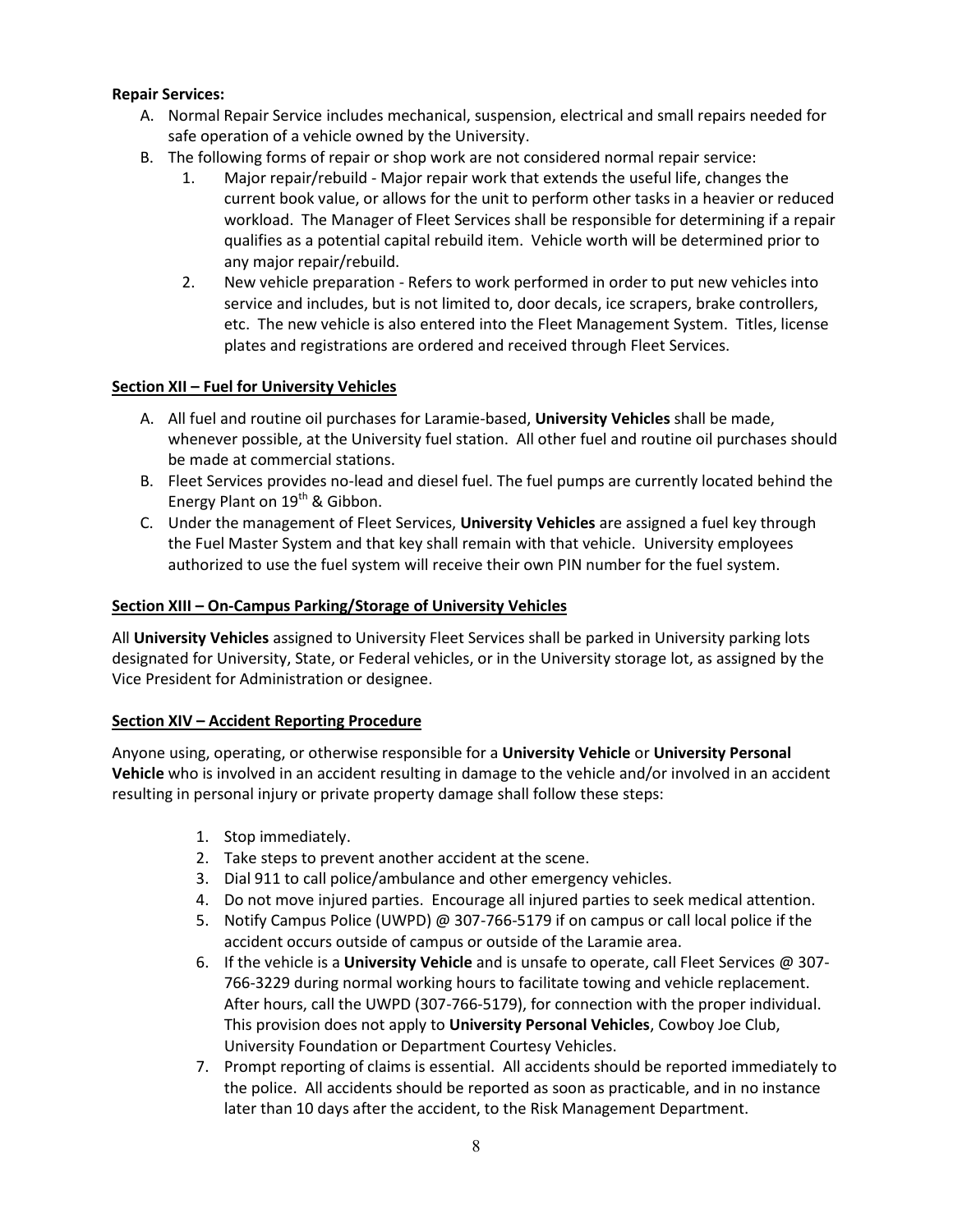- 8. Do not make statements to anyone except police, the Risk Management Department, or the **Driver's** personal insurance carrier. Do not sign any papers concerning responsibility.
- 9. The **Driver** is responsible for obtaining contact and insurance information of the driver of any other vehicle involved in the accident. The **Driver** should record as much information as is available including name, license number, plate number, make, model, and year of the car, how the accident happened and information about any witnesses.
- 10. Notify your department head immediately.
- 11. The **Driver** is responsible for completing and returning any forms required by law in the jurisdiction where the accident occurred (such as the State Accident Report Form to the State Department of Motor Vehicles) as well as the UW Risk Management Department Accident Report Form to Fleet Services. Both forms may be obtained at Fleet Services and the **Driver** has 10 days from date of accident to complete and submit these forms. Cowboy Joe Club, University Foundation and Departments with Courtesy Vehicles should submit their UW Risk Management Department form directly to the Risk Management Department.
- 12. Refer all questions from lawyers, the other party to the accident and others to the Risk Management Department or Office of General Counsel, or, in the case of a **University Personal Vehicle**, to your personal insurance carrier.

# **Section XV – University Vehicle Deductibles**

Following any at-fault accident in a **University Vehicle**, the responsible department will pay a deductible in accordance with the Risk Management Department's current deductible policy as follows:

- A. For Damage to University Owned Vehicles:
	- 1. \$100 for the first chargeable accident.
	- 2. \$250 for the second chargeable accident within 360 days of the most recent accident.
	- 3. \$500 per accident for the third chargeable accident and all subsequent chargeable accidents within 360 days of the most recent accident.
- B. For Damage to any other rental or leased vehicle:
	- 1. \$200 for the first chargeable accident.
	- 2. \$350 for the second chargeable accident within 360 days of the most recent accident.
	- 3. \$700 per accident for the third chargeable accident and all subsequent chargeable accidents within 360 days of the most recent accident.

Failure to report an accident in a timely manner shall increase the deductible by one level (for example from \$100 to \$250).

If the vehicle involved in an accident is a Cowboy Joe Club or University Foundation vehicle, deductibles will be as established in the applicable Vehicle Usage Agreement.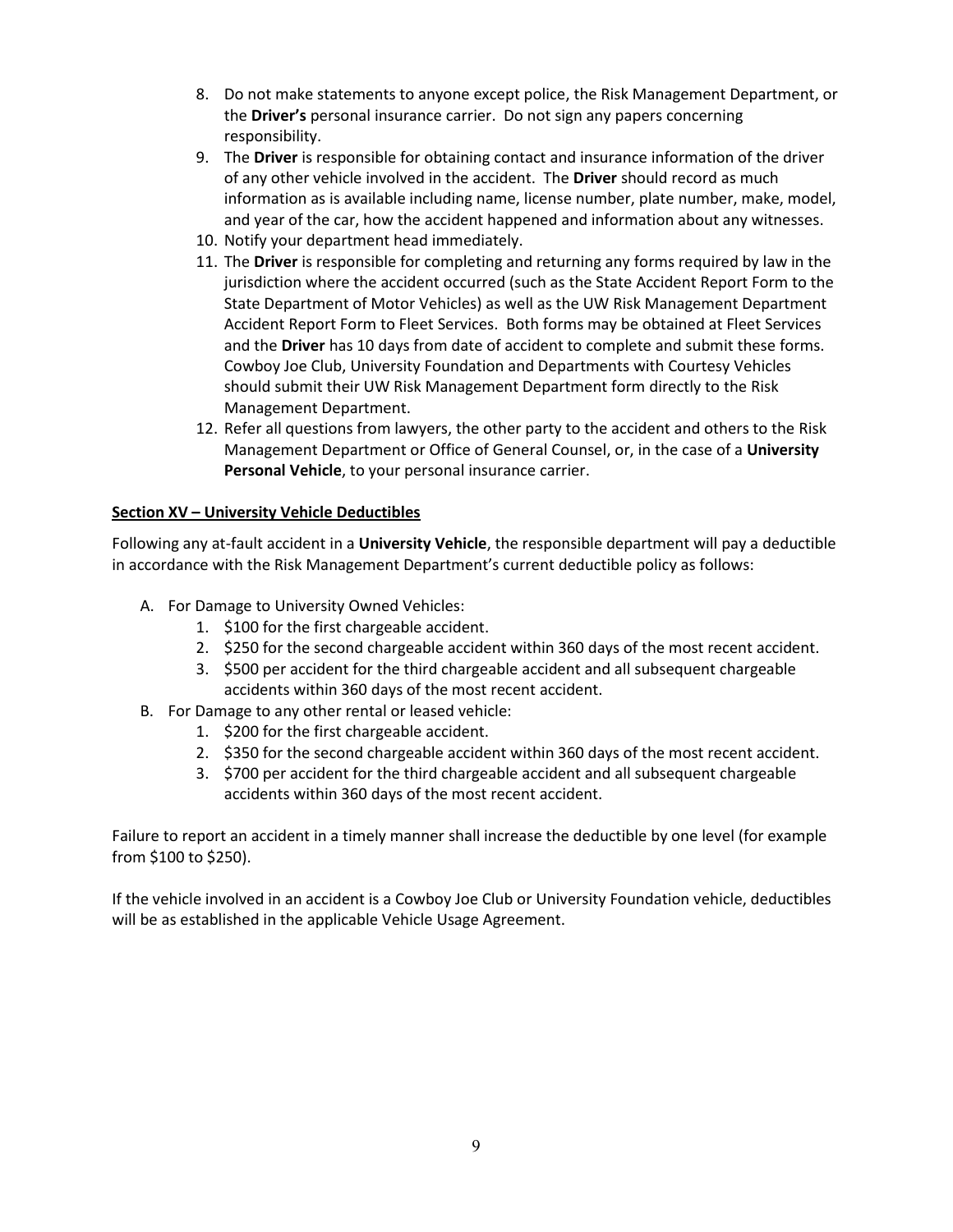# **Section XVI – Cowboy Joe Club, University Foundation and Department Courtesy Vehicles**

If a department possesses a courtesy vehicle, a Vehicle Usage Agreement must be on file with the Risk Management Department. In accordance with Section III of UW Regulation 3-179, the Cowboy Joe Courtesy Vehicle program, University Foundation Vehicles, and Department Courtesy Vehicles are considered **University Vehicles** but are hereby exempt from the following provisions of the Official University Vehicle Policy:

- a. Sections V(A) (2)(c), (12), (14), (16), and (17)
- b. Sections VI through XIII

To the extent there is a conflict between a usage agreement governing a Cowboy Joe Club, University Foundation or Department Courtesy Vehicle and this Policy, the provisions of the usage agreement shall govern.

# **Section XVII – University Police and/or Law Enforcement Officials**

In accordance with Section III of UW Regulation 3-179, the University Police are hereby exempt from any provisions of the policy to the extent the policy conflicts with any provisions of law governing University Police.

# **Section XVIII – Private Vehicles Used for University Business**

The University encourages the use of a **University Vehicle** owned by the University for University business whenever possible.

- A. Individuals using a **University Personal Vehicle** for University business are required to carry auto liability insurance with at least the minimum limits required by the state where the vehicle is registered and the insurance may not include any prohibition or restriction on the use of the vehicle for commercial, work or work-related purposes which would render the insurance invalid during the use for University purposes. The individual using the **University Personal Vehicle** must ensure a current vehicle registration and proof of insurance is in the vehicle during all travel for University business. In the case of a vehicle being rented and carrying a non-University related passenger, the **Driver** must utilize his or her personal insurance or purchase the insurance available from the rental car company at the individual's own cost.
- B. In an accident involving a **University Personal Vehicle**, the owner must use his/her individual automobile insurance coverage (or the rental car company's insurance) as the primary insurance. The University's excess liability coverage will apply when the **Driver** was a **Qualified Driver** on University business at the time of the loss, and the vehicle owner's policy has been exhausted. The University will not reimburse an employee or other private owner, his/her insurer for any deductible or liability claim paid by their personal auto insurance policy.
- C. Passengers
	- 1. Individuals who are relevant to University business (e.g., contractors, employees of other public entities, University clients, participants in University programs, University volunteers, etc.) may be transported in a **University Personal Vehicle**.
	- 2. Passengers who are not related to University business (e.g. family members, friends, etc.) may be transported in a **University Personal Vehicle** if the **Driver** has obtained a waiver from each non-University-related passenger (or their appropriate guardian if the passenger is a minor or dependent adult) and filed it with the **Driver's** University Department prior to such transportation in the **University Personal Vehicle**. Each